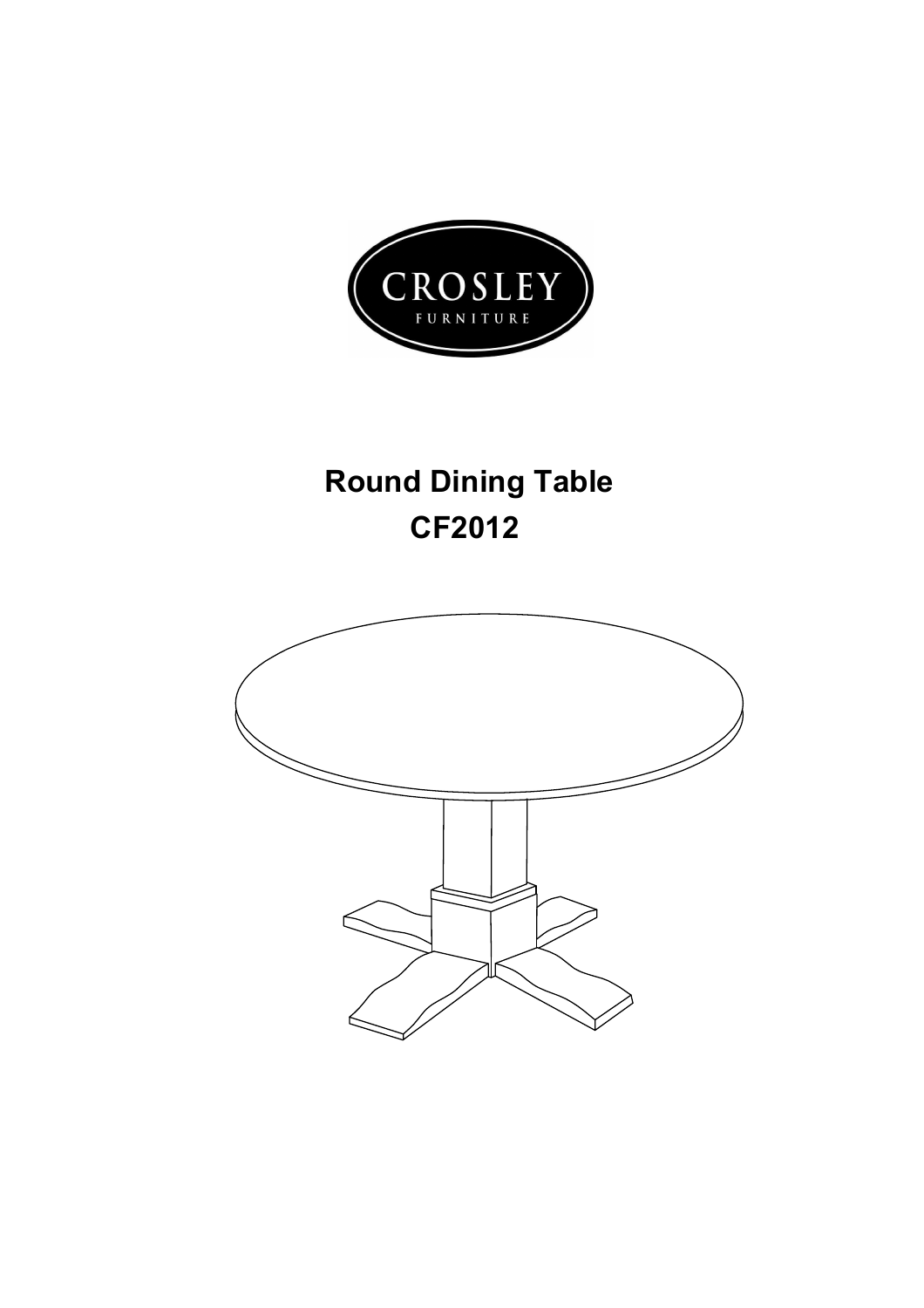

## HARDWARE LIST

|                  | #2              | ?#                   |                    | #5                   |
|------------------|-----------------|----------------------|--------------------|----------------------|
|                  | 6               |                      |                    |                      |
| M6 x 35mm        | 5/16"           | 5/16"                | 5/16"x19"          | 1/4"                 |
|                  |                 |                      |                    | Small                |
| <b>Bolt</b>      | Hex Nut         | <b>Spring Washer</b> | <b>Flat Washer</b> | <b>Spring Washer</b> |
| 12 PCS (Extra 1) | 8 PCS (Extra 1) | 8 PCS (Extra 1)      | 8 PCS (Extra 1)    | 12 PCS (Extra 1)     |

| M6 x 13mm                                       | 12.8mm         | M5                   |  |
|-------------------------------------------------|----------------|----------------------|--|
| Small<br><b>Flat Washer</b><br>12 PCS (Extra 1) | Wrench<br>1 PC | Allen Wrench<br>1 PC |  |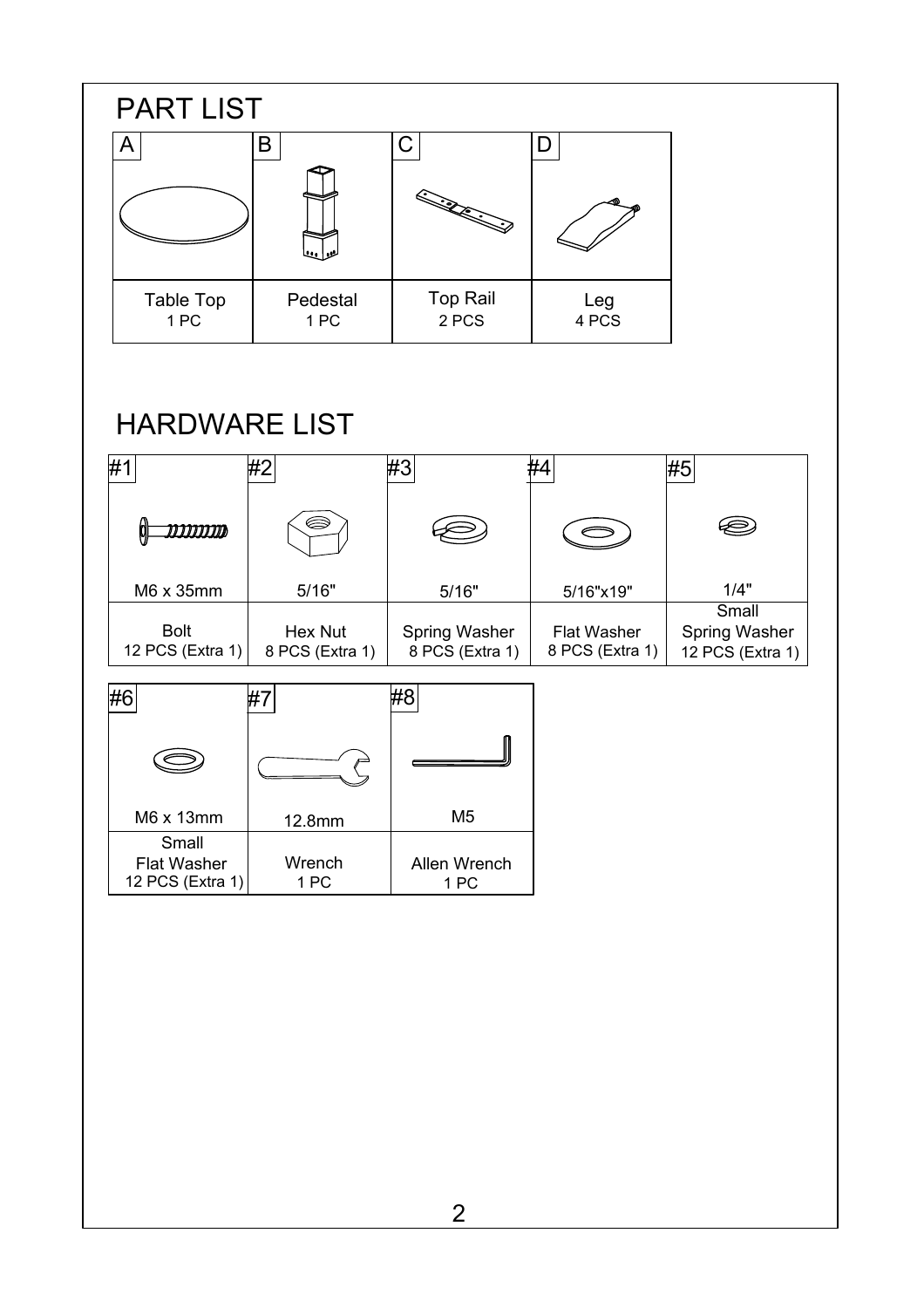Step 1 . Attach top rails (parts C) to pedestal (part B) using small flat washers (part #6), small spring washers (part #5), bolts (part #1) and allen wrench (part #8).